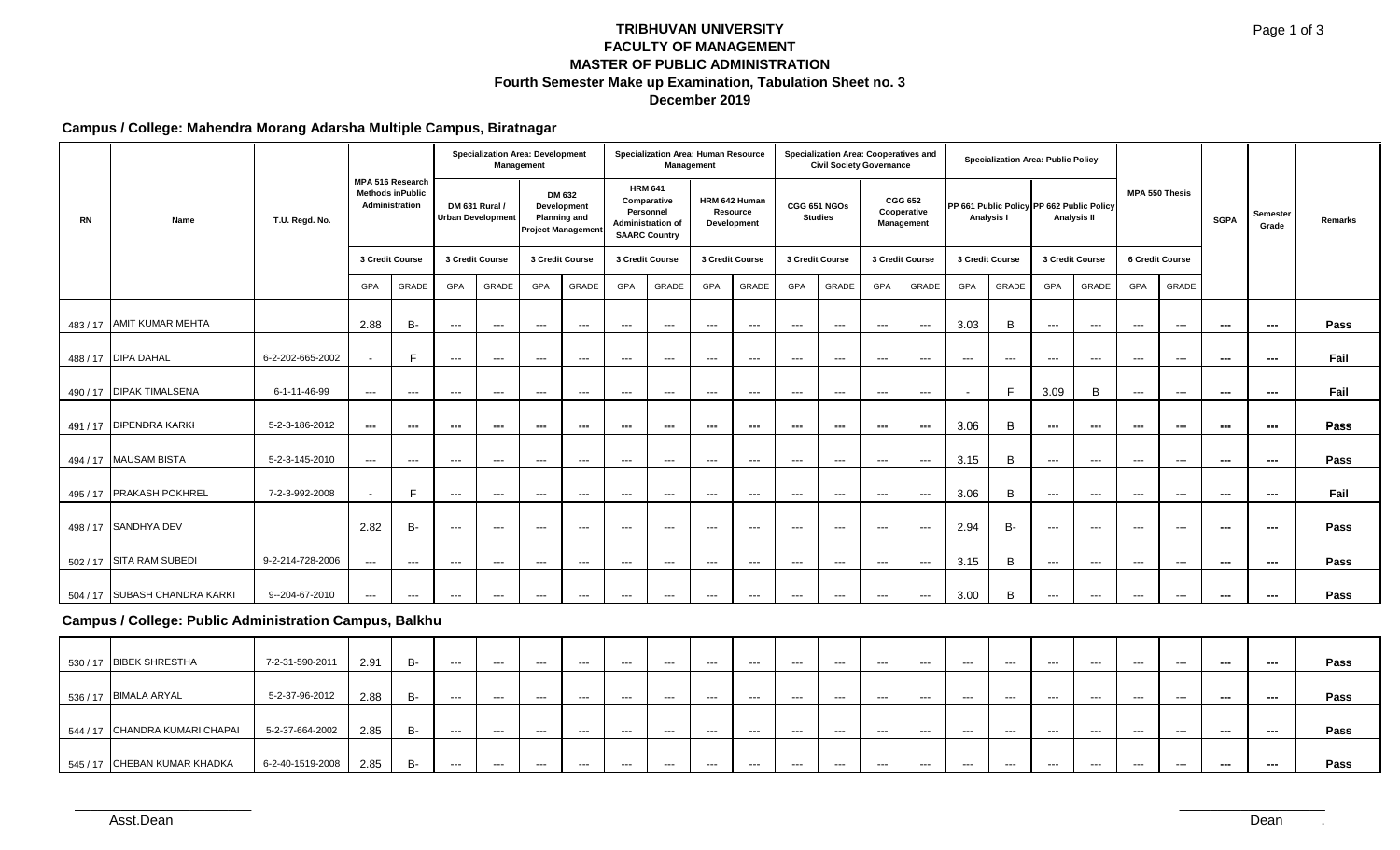### **TRIBHUVAN UNIVERSITY FACULTY OF MANAGEMENT MASTER OF PUBLIC ADMINISTRATION Fourth Semester Make up Examination, Tabulation Sheet no. 3 December 2019**

|           | Name                       | T.U. Regd. No.   | MPA 516 Research<br><b>Methods inPublic</b><br>Administration |               | <b>Specialization Area: Development</b><br>Management |                      |                                                                           |               |                                                                                                | Specialization Area: Human Resource<br>Management |                                                                                                                                                                                                                                                                                                                                                                                                                                                                            |                                          |                                          | Specialization Area: Cooperatives and<br><b>Civil Society Governance</b> |                                             |                          |                                                         | <b>Specialization Area: Public Policy</b> |                          |                        |                          |                           |                          |                          |               |
|-----------|----------------------------|------------------|---------------------------------------------------------------|---------------|-------------------------------------------------------|----------------------|---------------------------------------------------------------------------|---------------|------------------------------------------------------------------------------------------------|---------------------------------------------------|----------------------------------------------------------------------------------------------------------------------------------------------------------------------------------------------------------------------------------------------------------------------------------------------------------------------------------------------------------------------------------------------------------------------------------------------------------------------------|------------------------------------------|------------------------------------------|--------------------------------------------------------------------------|---------------------------------------------|--------------------------|---------------------------------------------------------|-------------------------------------------|--------------------------|------------------------|--------------------------|---------------------------|--------------------------|--------------------------|---------------|
| <b>RN</b> |                            |                  |                                                               |               | DM 631 Rural /<br><b>Urban Development</b>            |                      | DM 632<br>Development<br><b>Planning and</b><br><b>Project Management</b> |               | <b>HRM 641</b><br>Comparative<br>Personnel<br><b>Administration of</b><br><b>SAARC Country</b> |                                                   |                                                                                                                                                                                                                                                                                                                                                                                                                                                                            | HRM 642 Human<br>Resource<br>Development | CGG 651 NGOs<br><b>Studies</b>           |                                                                          | <b>CGG 652</b><br>Cooperative<br>Management |                          | PP 661 Public Policy PP 662 Public Policy<br>Analysis I |                                           | <b>Analysis II</b>       |                        |                          | MPA 550 Thesis            | <b>SGPA</b>              | Semester<br>Grade        | Remarks       |
|           |                            |                  | 3 Credit Course                                               |               | 3 Credit Course                                       |                      | 3 Credit Course                                                           |               | 3 Credit Course                                                                                |                                                   | 3 Credit Course                                                                                                                                                                                                                                                                                                                                                                                                                                                            |                                          | 3 Credit Course                          |                                                                          | 3 Credit Course                             |                          | 3 Credit Course                                         |                                           |                          | 3 Credit Course        |                          | 6 Credit Course           |                          |                          |               |
|           |                            |                  | GPA                                                           | GRADE         | GPA                                                   | GRADE                | GPA                                                                       | GRADE         | GPA                                                                                            | GRADE                                             | GPA                                                                                                                                                                                                                                                                                                                                                                                                                                                                        | GRADE                                    | GPA                                      | GRADE                                                                    | GPA                                         | GRADE                    | GPA                                                     | GRADE                                     | GPA                      | GRADE                  | <b>GPA</b>               | GRADE                     |                          |                          |               |
| 549 / 17  | <b>DEVENDRA KUMAR JHA</b>  | 5-1-17-246-2004  | $\sim$                                                        | Abs           | $\sim$ $\sim$ $\sim$                                  | $\cdots$             | $\sim$ $\sim$                                                             | $\sim$ $\sim$ | $\frac{1}{2}$                                                                                  | $\hspace{0.05cm} \ldots$                          | $\sim$                                                                                                                                                                                                                                                                                                                                                                                                                                                                     | $\hspace{0.05cm} \ldots$                 | $\hspace{0.05cm} \ldots \hspace{0.05cm}$ | $\hspace{0.05cm} \ldots$                                                 | $\qquad \qquad \cdots$                      | $\sim$                   | $\sim$ $\sim$                                           | $\sim$                                    | $\sim$ $\sim$            | $\sim$ $\sim$          | $\sim$ $\sim$            | $\scriptstyle \cdots$     | $\hspace{0.05cm} \ldots$ | ---                      | <b>Absent</b> |
|           | 554 / 17 DIPIKA MAHARJAN   | 7-2-763-5-2069   | 2.97                                                          | <b>B-</b>     | $   \,$                                               | $   \,$              | $\sim$ $\sim$                                                             | $\sim$ $\sim$ | $\sim$ $\sim$ $\sim$                                                                           | $\sim$ $\sim$                                     | $\sim$ $\sim$                                                                                                                                                                                                                                                                                                                                                                                                                                                              | $\sim$ $\sim$                            | $\sim$ $\sim$                            | $\sim$ $\sim$                                                            | $\sim$                                      | $\sim$ $\sim$            | $\sim$ $\sim$                                           | $\cdots$                                  | $\sim$ $\sim$            | $\sim$ $\sim$ $\sim$   | $\sim$ $\sim$            | $\sim$ $\sim$ $\sim$      | $---$                    | $---$                    | Pass          |
|           | 558 / 17 DURGA BHATTA      | 7-1-38-1195-2004 | $\sim$ $\sim$                                                 | $\sim$        | $\sim$ $\sim$ $\sim$                                  | $\sim$ $\sim$ $\sim$ | $\sim$ $\sim$                                                             | $\sim$ $\sim$ | $\sim$ $\sim$                                                                                  | $\sim$ $\sim$                                     | 2.97                                                                                                                                                                                                                                                                                                                                                                                                                                                                       | B-                                       | $\sim$ $\sim$                            | $\sim$                                                                   | $\sim$ $\sim$                               | $\sim$ $\sim$            | $\sim$ $\sim$                                           | $\qquad \qquad \cdots$                    | $\sim$ $\sim$            | $\sim$ $\sim$ $\sim$   | $\sim$ $\sim$            | $\qquad \qquad -\qquad -$ | $\hspace{0.05cm} \cdots$ | $\hspace{0.05cm} \cdots$ | Pass          |
| 569/17    | <b>HOMANATH SHARMA</b>     | 7-2-743-16-2011  | $\hspace{0.05cm} \ldots$                                      | $\sim$ $\sim$ | $\sim$ $\sim$ $\sim$                                  | $\cdots$             | 2.97                                                                      | В-            | $\sim$ $\sim$ $\sim$                                                                           | $\hspace{0.05cm} \ldots$                          | $\qquad \qquad \cdots$                                                                                                                                                                                                                                                                                                                                                                                                                                                     | $\hspace{0.05cm} \ldots$                 | $\hspace{0.05cm} \ldots \hspace{0.05cm}$ | $\hspace{0.05cm} \ldots$                                                 | $\qquad \qquad \cdots$                      | $\hspace{0.05cm} \ldots$ | $\sim$ $\sim$                                           | $\cdots$                                  | $\sim$ $\sim$ $\sim$     | $\qquad \qquad \cdots$ | $\sim$ $\sim$ $\sim$     | $\sim$ $\sim$ $\sim$      | $\hspace{0.05cm} \ldots$ | ---                      | Pass          |
|           | 575 / 17 JHARANA YONGHANG  | 6-2-1-46-2013    | 2.97                                                          | B-            | $\sim$ $\sim$ $\sim$                                  | $\cdots$             | $\sim$ $\sim$                                                             | $\sim$        | $\sim$ $\sim$ $\sim$                                                                           | $\hspace{0.05cm} \ldots \hspace{0.05cm}$          | $\frac{1}{2} \left( \frac{1}{2} \right) \left( \frac{1}{2} \right) \left( \frac{1}{2} \right) \left( \frac{1}{2} \right) \left( \frac{1}{2} \right) \left( \frac{1}{2} \right) \left( \frac{1}{2} \right) \left( \frac{1}{2} \right) \left( \frac{1}{2} \right) \left( \frac{1}{2} \right) \left( \frac{1}{2} \right) \left( \frac{1}{2} \right) \left( \frac{1}{2} \right) \left( \frac{1}{2} \right) \left( \frac{1}{2} \right) \left( \frac{1}{2} \right) \left( \frac$ | $\hspace{0.05cm} \ldots$                 | $\sim$ $\sim$ $\sim$                     | $\hspace{0.05cm} \ldots$                                                 | $\qquad \qquad \cdots$                      | $\sim$ $\sim$            | $\sim$ $\sim$                                           | $\cdots$                                  | $\sim$ $\sim$            | $\sim$ $\sim$          | $\sim$                   | $\sim$ $\sim$ $\sim$      | $\hspace{0.05cm} \ldots$ | ---                      | Pass          |
| 585 / 17  | KHIM BAHADUR BHUJEL        | 56703-88         | $\sim$ $\sim$                                                 | $\sim$ $\sim$ |                                                       | Abs                  | $\sim$                                                                    | Abs           | $\sim$ $\sim$ $\sim$                                                                           | $\hspace{0.05cm} \ldots \hspace{0.05cm}$          | $\frac{1}{2} \left( \frac{1}{2} \right) \left( \frac{1}{2} \right) \left( \frac{1}{2} \right) \left( \frac{1}{2} \right) \left( \frac{1}{2} \right) \left( \frac{1}{2} \right) \left( \frac{1}{2} \right) \left( \frac{1}{2} \right) \left( \frac{1}{2} \right) \left( \frac{1}{2} \right) \left( \frac{1}{2} \right) \left( \frac{1}{2} \right) \left( \frac{1}{2} \right) \left( \frac{1}{2} \right) \left( \frac{1}{2} \right) \left( \frac{1}{2} \right) \left( \frac$ | $\sim$ $\sim$                            | $\sim$ $\sim$                            | $  \sim$                                                                 | $\qquad \qquad \cdots$                      | $\sim$ $\sim$            | $\sim$ $\sim$                                           | $\cdots$                                  | $\sim$ $\sim$            | $\sim$ $\sim$          | $\sim$ $\sim$ $\sim$     | $\sim$ $\sim$ $\sim$      | $\hspace{0.05cm} \ldots$ | $\hspace{0.05cm} \cdots$ | <b>Absent</b> |
|           | 591 / 17 LAXMI BHAT        | 9-2-433-78-2012  | 3.30                                                          | B+            | $\sim$ $\sim$ $\sim$                                  | $\sim$ $\sim$ $\sim$ | 3.00                                                                      | B             | $\sim$ $\sim$                                                                                  | $\sim$ $\sim$                                     | $\sim$ $\sim$                                                                                                                                                                                                                                                                                                                                                                                                                                                              | $\sim$ $\sim$                            | $\hspace{0.05cm} \ldots \hspace{0.05cm}$ | $\sim$                                                                   | $\sim$ $\sim$                               | $\sim$ $\sim$            | $\sim$                                                  | $\sim$ $\sim$                             | $\sim$ $\sim$ $\sim$     | $\sim$ $\sim$ $\sim$   | $\sim$ $\sim$            | $\sim$ $\sim$ $\sim$      | $--$                     | $\hspace{0.05cm} \cdots$ | Pass          |
| 595 / 17  | <b>MADHU SHARMA</b>        | 7-2-568-114-2011 | 2.91                                                          | B-            | $\sim$ $\sim$ $\sim$                                  | $\sim$ $\sim$ $\sim$ | 2.97                                                                      | <b>B-</b>     | $\hspace{0.05cm} \ldots$                                                                       | $\scriptstyle\cdots$                              | $\hspace{0.05cm} \ldots$                                                                                                                                                                                                                                                                                                                                                                                                                                                   | $\qquad \qquad \cdots$                   | $\hspace{0.05cm} \ldots$                 | $\hspace{0.05cm} \ldots$                                                 | $\hspace{0.05cm} \ldots$                    | $\sim$ $\sim$            | $\hspace{0.1em} \ldots \hspace{0.1em}$                  | $\scriptstyle\cdots$                      | $\hspace{0.05cm} \ldots$ | $\sim$ $\sim$ $\sim$   | $\hspace{0.05cm} \ldots$ | $\sim$ $\sim$ $\sim$      | $\hspace{0.05cm} \cdots$ | $\hspace{0.05cm} \cdots$ | Pass          |
| 596 / 17  | <b>MAMTA SUBEDI</b>        | 9-1-57-283-2008  | $\sim$ $\sim$                                                 | $\sim$ $\sim$ | $\sim$ $\sim$ $\sim$                                  | $\cdots$             | 3.00                                                                      | B             | $\cdots$                                                                                       | $\hspace{0.05cm} \ldots \hspace{0.05cm}$          | $\sim$                                                                                                                                                                                                                                                                                                                                                                                                                                                                     | $\hspace{0.05cm} \ldots$                 | $\hspace{0.05cm} \ldots$                 | $\hspace{0.05cm} \ldots$                                                 | $\qquad \qquad \cdots$                      | $\sim$                   | $\sim$ $\sim$                                           | $\cdots$                                  | $\sim$ $\sim$            | $\sim$ $\sim$          | $\sim$                   | $\sim$ $\sim$ $\sim$      | $\hspace{0.05cm} \cdots$ | $\hspace{0.05cm} \cdots$ | Pass          |
| 599 / 17  | <b>MANOJ PARAJULI</b>      | 6-2-284-346-2009 | $\sim$ $\sim$                                                 | $\sim$        | $\sim$ $\sim$ $\sim$                                  | $\sim$ $\sim$ $\sim$ | 3.09                                                                      | B             | $\sim$ $\sim$                                                                                  | $\sim$ $\sim$                                     | $\sim$ $\sim$                                                                                                                                                                                                                                                                                                                                                                                                                                                              | $\sim$ $\sim$                            | $\hspace{0.05cm} \ldots \hspace{0.05cm}$ | $\sim$                                                                   | $\cdots$                                    | $\sim$ $\sim$            | $\sim$ $\sim$                                           | $\cdots$                                  | $\sim$ $\sim$            | $\sim$ $\sim$          | $\cdots$                 | $\sim$ $\sim$ $\sim$      | $--$                     | ---                      | Pass          |
| 602/17    | <b>MELINA PANDEY</b>       | 7-2-271-125-2010 | 3.03                                                          | B             | $\sim$ $\sim$ $\sim$                                  | $\sim$ $\sim$ $\sim$ | $\sim$ $\sim$                                                             | $\sim$ $\sim$ | $\sim$ $\sim$ $\sim$                                                                           | $\sim$ $\sim$                                     | $\hspace{0.05cm} \ldots$                                                                                                                                                                                                                                                                                                                                                                                                                                                   | $\sim$ $\sim$                            | $\hspace{0.05cm} \ldots \hspace{0.05cm}$ | $\sim$                                                                   | $\sim$ $\sim$                               | $\sim$ $\sim$            | $\sim$ $\sim$                                           | $\cdots$                                  | $\sim$ $\sim$            | $\sim$ $\sim$          | $\sim$ $\sim$ $\sim$     | $\sim$ $\sim$ $\sim$      | ---                      | $\hspace{0.05cm} \cdots$ | Pass          |
| 623/17    | PARBAL KUMAR<br>CHAULAGAIN | 7-3-27-20-2016   | $\sim$ $\sim$                                                 | $\sim$ $\sim$ | $\sim$ $\sim$ $\sim$                                  | $\cdots$             | 3.00                                                                      | B             | $\cdots$                                                                                       | $\hspace{0.05cm} \ldots \hspace{0.05cm}$          | $\qquad \qquad \cdots$                                                                                                                                                                                                                                                                                                                                                                                                                                                     | $\hspace{0.05cm} \ldots$                 | $\hspace{0.05cm} \ldots \hspace{0.05cm}$ | $\sim$ $\sim$                                                            | $\cdots$                                    | $\hspace{0.05cm} \ldots$ | $\sim$ $\sim$                                           | $\cdots$                                  | $\sim$ $\sim$            | $\sim$ $\sim$          | $\sim$ $\sim$ $\sim$     | $\cdots$                  | ---                      | $---$                    | Pass          |
| 650/17    | <b>ROSHAN THAPA</b>        | 7-2-38264-2009   | 3.54                                                          | $B+$          | 3.24                                                  | B                    | $\sim$ $\sim$                                                             | $\sim$ $\sim$ | $\cdots$                                                                                       | $\sim$ $\sim$                                     | $\sim$ $\sim$                                                                                                                                                                                                                                                                                                                                                                                                                                                              | $\sim$ $\sim$                            | $\hspace{0.05cm} \ldots \hspace{0.05cm}$ | $\sim$ $\sim$                                                            | $\cdots$                                    | $\sim$ $\sim$            | $\sim$ $\sim$                                           | $\cdots$                                  | $\sim$ $\sim$            | $\sim$ $\sim$          | $\sim$ $\sim$ $\sim$     | $\sim$ $\sim$             | $--$                     | $---$                    | Pass          |
|           | 653 / 17 SAJANI TAMANG     | 7-2-383-68-2010  | 3.06                                                          | B             | $ -$                                                  | $\cdots$             | $\sim$ $\sim$                                                             | $\sim$ $\sim$ | $\sim$ $\sim$                                                                                  | $\sim$ $\sim$                                     | $\frac{1}{2} \left( \frac{1}{2} \right) \left( \frac{1}{2} \right) \left( \frac{1}{2} \right) \left( \frac{1}{2} \right) \left( \frac{1}{2} \right) \left( \frac{1}{2} \right) \left( \frac{1}{2} \right) \left( \frac{1}{2} \right) \left( \frac{1}{2} \right) \left( \frac{1}{2} \right) \left( \frac{1}{2} \right) \left( \frac{1}{2} \right) \left( \frac{1}{2} \right) \left( \frac{1}{2} \right) \left( \frac{1}{2} \right) \left( \frac{1}{2} \right) \left( \frac$ | $\sim$ $\sim$                            | $\sim$ $\sim$                            | $---$                                                                    | $\overline{\phantom{a}}$                    | $\frac{1}{2}$            | $\sim$                                                  | $\qquad \qquad -$                         | $\sim$ $\sim$            | $\sim$ $\sim$          | $\sim$ $\sim$            | $\sim$ $\sim$ $\sim$      | $\hspace{0.05cm} \ldots$ | $\overline{\phantom{a}}$ | Pass          |
|           | 666 / 17 SHIV CHARAN YADAV | 7-3-27-21-2016   | 2.91                                                          | <b>B-</b>     | $\sim$ $\sim$ $\sim$                                  | $\cdots$             | $\sim$ $\sim$                                                             | $\sim$ $\sim$ | $\sim$ $\sim$                                                                                  | $\sim$ $\sim$                                     | $\qquad \qquad \cdots$                                                                                                                                                                                                                                                                                                                                                                                                                                                     | $\sim$ $\sim$                            | $\sim$ $\sim$                            | $\sim$ $\sim$                                                            | $\sim$ $\sim$                               | $\sim$ $\sim$            | $\sim$ $\sim$                                           | $\cdots$                                  | $\sim$ $\sim$            | $\sim$ $\sim$ $\sim$   | $\sim$ $\sim$            | $\sim$ $\sim$ $\sim$      | $\hspace{0.05cm} \ldots$ | $\hspace{0.05cm} \ldots$ | Pass          |